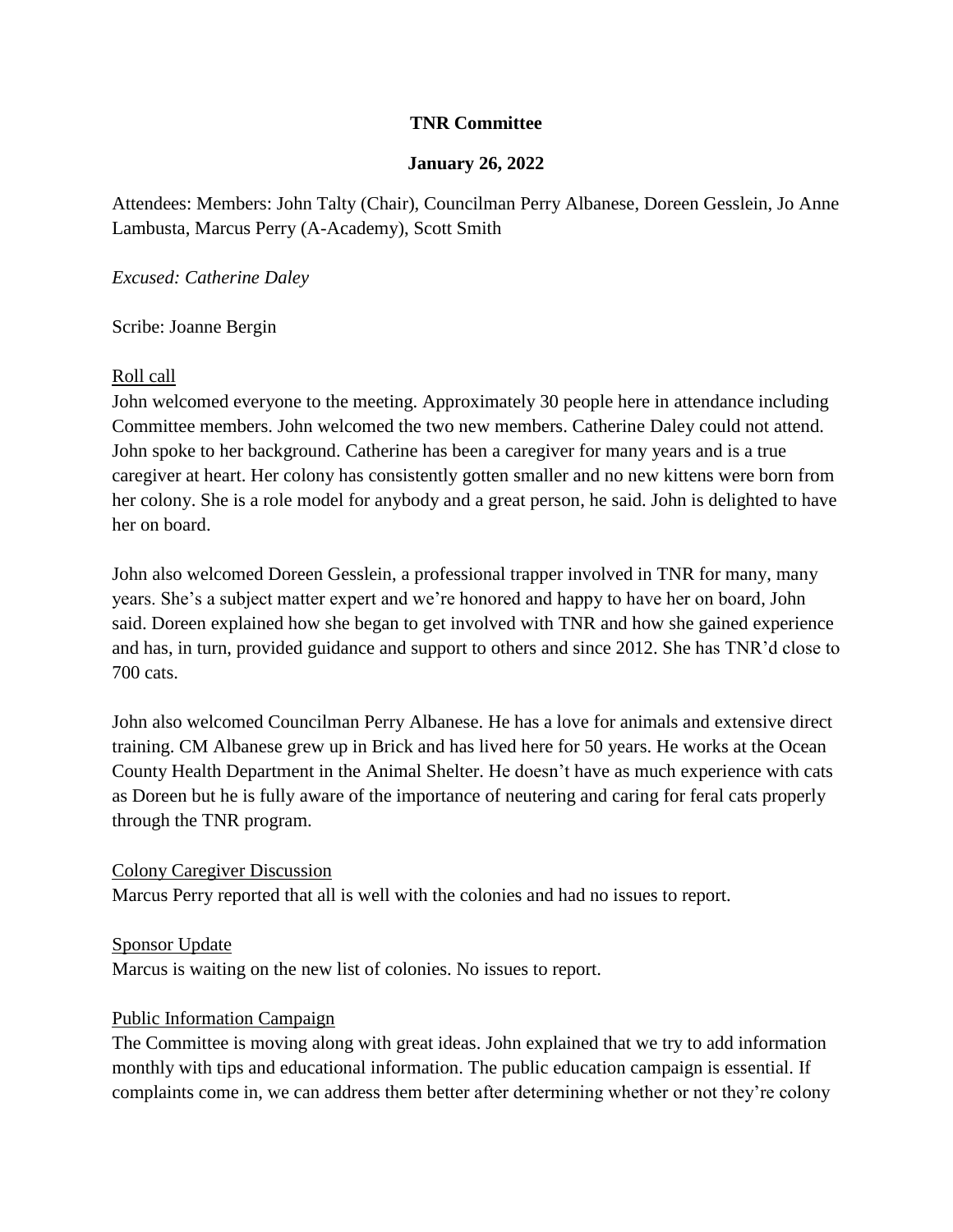cats. People feeding outside of the TNR program are subject to penalties. The Township's web site has a TNR page where all of the information can be found. John gave his cell number to the group in the event anyone needs help or has a problem.

The Committee discussed a flyer on ear tipping since many people don't know what that means.

A member shared an article from the *Asbury Park Press* that cites an Urban Wildlife Podcast and an initiative to disband TNR programs. This Committee is proof of the need and the success of TNR programs.

One member asked if we can have a banner by the Quick Check that promotes the TNR Committee. More direct promotion is appropriate. A banner has to drive them to an event or a fund-raiser.

Hopefully, we can engage a member of the media to write an article about this group and promote its goals and activities. Judy Nunn from the Brick Times would be a good contact. Catherine Daley might be the person to share a success story that helps people understand the program.

One member said TNR should have tables at every Township event to educate people and raise money.

# Caregiver Agreement

On January 18, letters from Chairman Talty were sent to 36 colony caregivers as required by ordinance, along with the Caregiver Agreement and Responsibilities; Liability Waiver; and Colony Caretaker Status Report.

The board unanimously approved the Caregiver Agreement as modified.

To date, 22 response have been received.

Doreen will cross check the list and make sure we have a complete set that reflects all existing colonies.

# Update on RFP for TNR Veterinarian Services

The Township issued an RFP for Veterinary Services which was due December 21 and did not receive any proposals on that date. Typically, the Township needs to publicly bid if spending exceeds \$44,000 in total, or \$17,500 for individual vendor. Expenditures have not come close to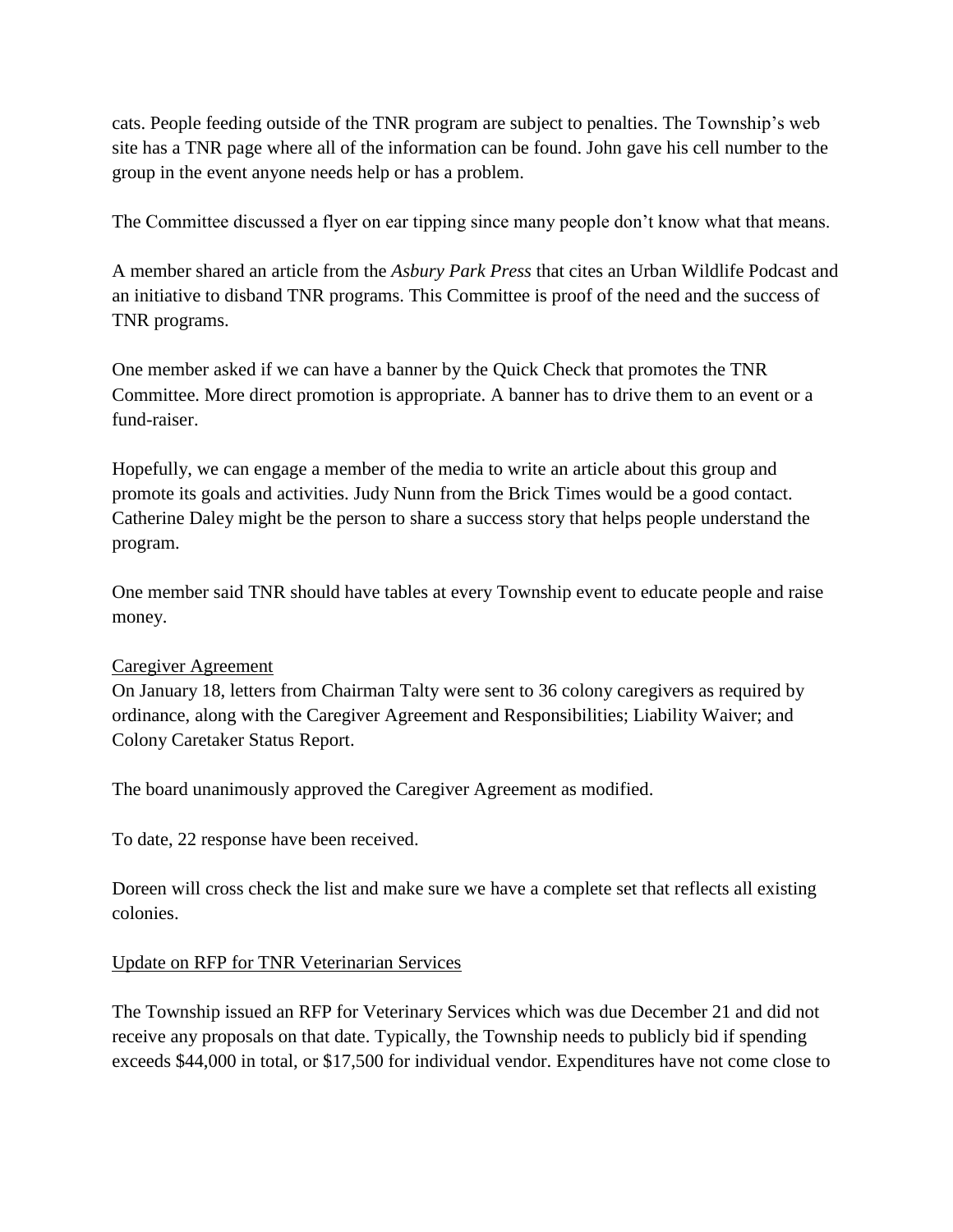that. This allows the Township to do business with whatever vet we choose. The purchase order is the contract.

Vendors we have used include Cedars Veterinary Hospital, Jersey Shore Veterinary Service, VCA Fischer Animal Hospital and VCA Ocean County Hospital. Doreen will provide Joanne with contact information for other vets that will treat feral cats. People are who paying out of pocket can continue to use the vets of their preference. For those who need financial assistance from the Town, they have to use one with a Township contract. Doreen said the list provided by purchasing will not care for feral cats.

The Township can open a PO in a reasonable amount and the vendor can draw down on that, making it easy to use the vendor off-hours.

One member asked if we can contract with Jersey Shore Animal Shelter. They have a fully equipped clinic and should be approached about giving Brick TNR 1 or 2 days per week. John will contact them to see if they would be willing to provide time for Brick TNR.

Issues or complaints Marcus has nothing to report.

A resident asked if she could be provided with traps. She would sit with the trap and make sure the cat received care and got collected and not left out in the cold. John said we generally hesitate in the winter but if the trapper intends to stay with the trap, she can coordinate borrowing a trap from A-Academy.

# Fund raising

2022 is a wide-open page where we hope to generate revenue, John said. He asked all committee members to give thought to ways to raise money or direct funds to this important program.

However, from a budget perspective, we need to remember to have funds available to purchase traps. Marcus has a limited amount available.

JoAnne Lambusta previously suggested a table at the Township's annual Green Fair, which is typically held in conjunction with Earth Day. Committee members agreed that having a presence at the Green Fair would be beneficial.

She also suggested a sponsorship program for people who want to sponsor a colony. We could create marketing materials that show the cats in need. John also suggested contacting the stores about asking shoppers to designate their spare change to the TNR program. Also, we could